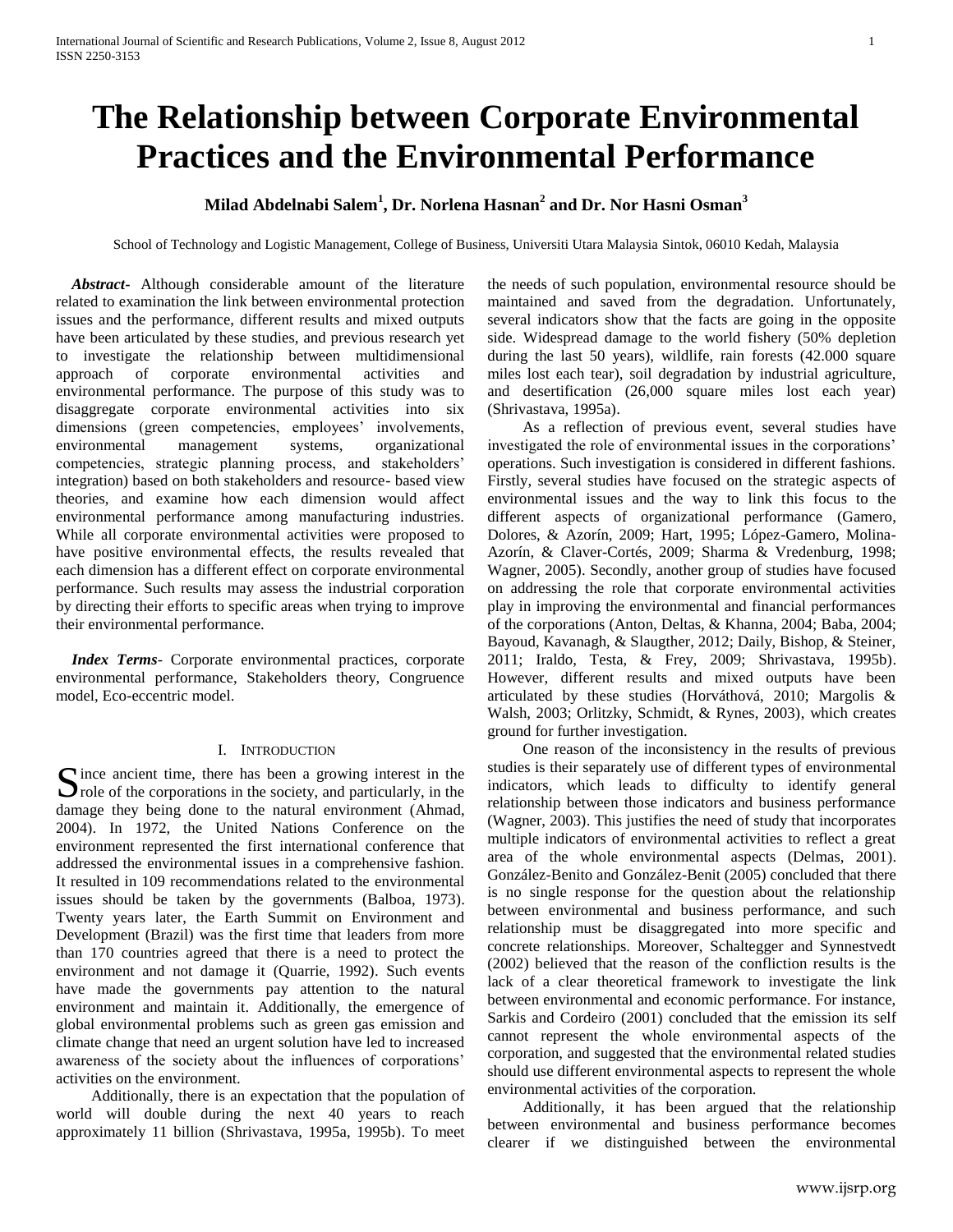competencies (activities related to environmental protection) and environmental performance (the level of damage caused by corporation activities (Baba, 2004; López-Gamero, et al., 2009), as well as argued that a better environmental performance could be guided by different types of environmental practices that have different environmental influences on business performance (Christmann, 2000; González-Benito & González-Benito, 2005).

 The current study contributes to the environmental related literature as following: (1) the study addresses the relationship between different environmental activities and the environmental performance, which has been treated separately in previous literature. This in line with the argument above that different environmental activities may have different impacts on the environmental performance (Christmann, 2000; González-Benito & González-Benito, 2005), and distinction should be made between the two concepts (Baba, 2004; López-Gamero, et al., 2009). (2) when previous studies limited their examination to specific theoretical models such as resource- based view, stakeholder theory, and social performance theories, this study extends the focus to include the concept of fit or congruency model that assumes that the effectiveness of corporations required that subparts or components must be consistently structured or managed (Nadler, Tushman, & Hatvany, 1980; Wyman, 2003), and also the eco- centric model that has been proposed by (Shrivastava, 1995a). (3) The previous empirical studies are mainly conducted in the industrialized countries such as Western Europe, USA, and Australia. Less attention was given to the developing countries, in particular to the Arab region. Therefore, this study may provide the industrial corporations' managers in Libya with clear insight into which environmental activity areas would improve their corporations' environmental performance.

## II. THEORETICAL FRAMEWORK AND STUDY'S **HYPOTHESES**

## **Multidimensional of corporate environmental activities**

 It has been argued that corporate environmental activities refer to the efforts or activities taken by the corporation to reduce the harmful of its operations on the environment (López-Gamero, et al., 2009; Polonsky & Wood, 2001; Sarkis, Gonzalez-Torre, & Adenso-Diaz, 2010; Wagner, 2003). The corporate environmental activities can be derived from the environmental strategies of the corporations, as each environmental strategy incorporates a number of environmental practices (Buysse & Verbeke, 2003; Christmann, 2000; Hart, 1995; López-Gamero, et al., 2009; Sharma & Vredenburg, 1998). However, there is no commonly accepted division can represent the whole picture of environmental management practices' implementation (González-Benito & González-Benito, 2005). For instance, environmental management practices have been divided into organizational and technical practices (López-Gamero, et al., 2009). González-Benito and González-Benito (2005) divided environmental practices into organizational, operational, and communicational practices. These practices are also divided by Sarkis, et al (2010) into eco-design, source reduction, and managerial process management practices. Therefore, caution should be taken when determine the actual corporate environmental practices. For instance, depending on only chemical emission as a proxy of environmental practices can affect the results of the study (Sarkis & Cordeiro, 2001). This is due to the fact that the portfolio of practices of environmental issues plays a critical role in determination of the relationship between environmental proactively and the corporate performance (González-Benito & González-Benito, 2005). Therefore, there is a need to take into account a range of environmental practices as broad as possible.

 According to the RBV, there are three main types of environmental strategies, which can be adopted by the corporation to actually engaging in practices related to green (Buysse & Verbeke, 2003; Hart, 1995). These strategies are pollution prevention, product stewardship, and sustainable development strategy. Buysse and Verbeke (2003) classified these strategies into five dimensions namely conventional green competencies, employee involvements, management systems and procedures, organizational competencies, and efforts made to reconfigure the strategic planning process.

 The previous classification can be found implicitly in other classifications, such as Sarkis (1998) who provides five components that can represent environmentally conscious business practices can be applied by the corporations. These components include things as the design for the environment, life cycle analysis, total quality environmental management, and ISO14001. It can be accepted that such classification can incorporate the most known environmental practices, which can be reflected in the classification of Buysse and Verbeke (2003). For instance, the components of design of environment are found in the green conventional competencies, life cycle analysis is presented in the Buysse and Verbeke's (2003) classification, which explained under environmental management system and procedures, which include also some aspects of ISO14001. With regard to total quality environmental management that includes the support from top management, environmental planning, environmental measures, environmental quality management system and assurance; all these components are found in the classification of Buysse and Verbeke. Green supply chain management that includes things as the packaging, transportation, procurements, and material management are included under the green conventional comptencies and stakeholder integration in the classification adopted of this study.

 This study follows the classification of Buysse and Verbeke for three reasons; (1) the classification represents the main components of natural RBV theory, which gives strong base of the consistency with the aim of the study. (2) Such resources are considers as sources of competitive advantages, which are rare, valuable, non-substitutable and inimitable. (3) Such classification incorporates the main requirements of ISO 14001, which introduced by the International Organization for standardization as a guideline that can be applied by the environmental management system in the corporation (Biltayib, 2006; Delmas, 2001; Melnyk, Sroufe, & Calantone, 2003; Watson, Klingenberg, Polito, & Geurts, 2004), which in turn lead to better environmental performance (Melnyk, et al., 2003). In addition to previous elements, the study considers the stakeholder integration as a sixth element of environmental practices. This because stakeholder integration with regard to environmental issues has been considered by several studies as a variable that influences both corporate environmental performance and the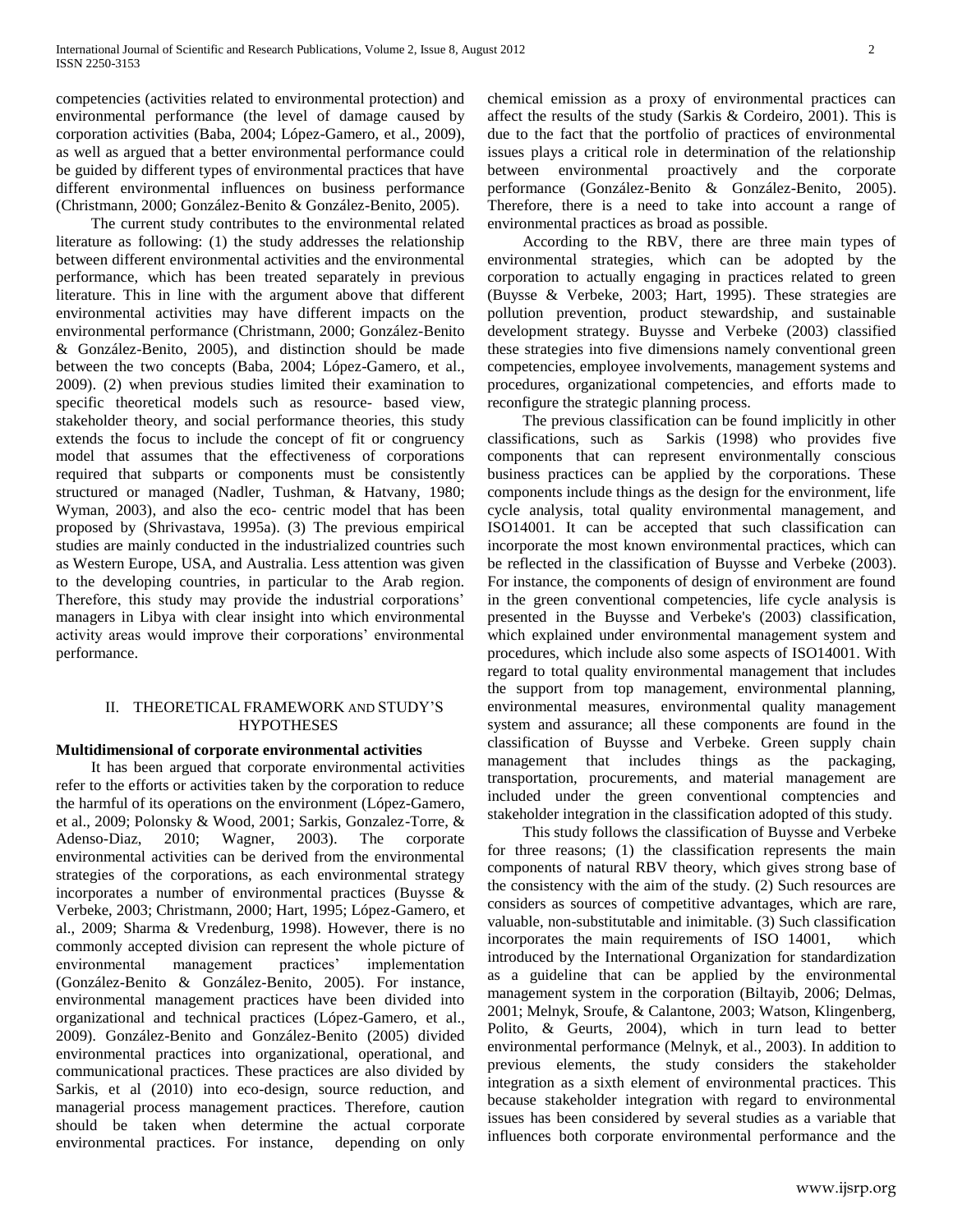competitiveness of the corporations (Journeault, 2010). Moreover, Hart (1995) highlighted that stakeholders' integration is a key resource to preempt the competitiveness of the corporation.

#### **Corporate environmental performance**

 Eco- centric theory argued that corporations should not limited their objectives to maximize areas such profits, ravenous, or competitiveness, instead to, corporations should extend their goals to include addressing their activities' impacts on the environment (Shrivastava, 1995a). Such thought reflects measuring the outputs of environmental management activities, which can be indicated by corporate environmental performance. This consistent with the definition by Lankoski (2000), when defined corporate environmental performance as *" the level of harmful environmental impact caused by a firm so that the smaller the harmful environmental impact the better the environmental performance and vice versa"* (p.10). Furthermore, Wagner (2003) defined corporate environmental performance as *" the results of an organization' management on its environmental aspects"* (p.10).

 Corporate environmental performance has been measured by the results of different activities. For instance, pollution prevention activities have been seen as indicators of corporate environmental performance (Cohen, Fenn, Naimon, & Service, 1995; Hart & Ahuja, 1996; Konar & Cohen, 2001; López-Gamero, et al., 2009; Ngwakwe, 2009; Stanwick & Stanwick, 1998; Wagner, 2007), energy and water usage (Wagner, 2005). The legal aspects such as the number of penalties (Cohen, et al., 1995; Ngwakwe, 2009) and the number of environmental lawsuits (Konar & Cohen, 2001) have been considered as indicators of corporate environmental performance.

 Additionally, it has been argued that the eco- efficiency concept also can represent the outputs of corporate environmental activities (DeSimone & Popoff, 2000; Journeault, 2010; Wagner, 2003). The eco- efficiency concept emphasizes that corporations can achieve the efficiency in both economic and ecologic aspects in the same time. This can be achieved by the following principles (DeSimone & Popoff, 2000; Wagner, 2005); reduction of the material intensity of goods and services, reduction of the energy intensity of goods and services, elimination of toxic dispersion, enhancing materials recyclability, maximizing sustainable use of renewable sources, extension of product durability, and an increase of the service intensity of goods and service. Therefore, corporate environmental performance in this study means the results of corporation's environmental activities on the environment, which represented by the environmental scores of eco- efficiency.

## **Eco- centric management model**

 This model is articulated by Shrivastava (1995a) as alternative to the traditional management model. She summarized that traditional management theories have several limitation regarding the environmental issues; (1) they have ignored the environmental issues and gave narrow concept to the environment, (2) neglecting the destructive aspects of the corporations and focusing instead on improving the corporations productivity to benefit stakeholders, (3) focusing on the risks related to the financial aspects, and neglecting the risks posed by technology, location, waste, and the impact on the natural environment, (4) they emphasize that humans have the right to exploit nature without any real concerns to protect the environment, such concerns are meaningful only as a condition of human interests.

 Instead of previous assumptions of traditional management models, the eco- centric model suggests that corporations must address the ecological degradation inherit in risk societies. Corporations have to adopt a new orientation that focuses centrally on technological and environmental risks, and that doesn't treat risks as externalities but treat them as the core problem of the management. In the organizational aspects, the model assumes that all business functions should be more ecologically centered roles. Finance aims for long- term sustainability growth, instead of short- term profits. Accounting seeks to include the environmental cost of production, instead of externalizing them. Management seeks to provide meaningful work and safe working conditions, instead of single- mindedly pursuing labor productivity. Sharivastava calls that the traditional view of the organizations objectives and strategies should be changed. She added that objectives such as profits and revenues are incomplete and inadequate. Such objectives should include minimizing the negative effects of the corporations on the environment. In other words, the impacts of the firms' activities on the environment should be addressed.

 Using 3M corporation as a case study, Shrivastava (1995b) demonstrated that environmental technology has significant contributions to both environmental performance (reduce waste, resources and energy consumption, and reduce pollution), and the competitiveness of the corporation.

## **The congruence model of organizational behavior**

 Depending on the open- system theory, Tushman and Anderson began building the congruence model in the mid 1970s (Tushman & Anderson, 2004). The main point of this model is that corporations to be effective, they must approach a state of congruency. They stated that:

*"The components of any organization exist together in various states of balance and consistency-what we call "fit". The higher the degree of fit -"or congruence"- among the various components, the more effective the organization". p. 162.* 

 This model emphasizes the importance of understanding the organizational work through the understanding the three elements of an organizations namely inputs, transformation process, and outputs. The heart of congruence model and the most focus on the transformation process, which draws on inputs from the environment, resources, and history to produce a set of outputs (Nadler, et al., 1980).

 The concept of fit assumes that transformation process contains four organizational components, and degree of consistency or fit should be achieved to a successfully transfer of the input into outputs. These components are (Nadler, et al., 1980; Tushman & Anderson, 2004; Wyman, 2003); (1) the work or task, which represents the basic work to be done by the organization, (2) the individuals' characteristics of the workers such as their skills, knowledge, experience, expectations, behavior patterns, and demographics, (3) formal organizational arrangements, which include the various structures, processes, methods that are formally created to get individuals to perform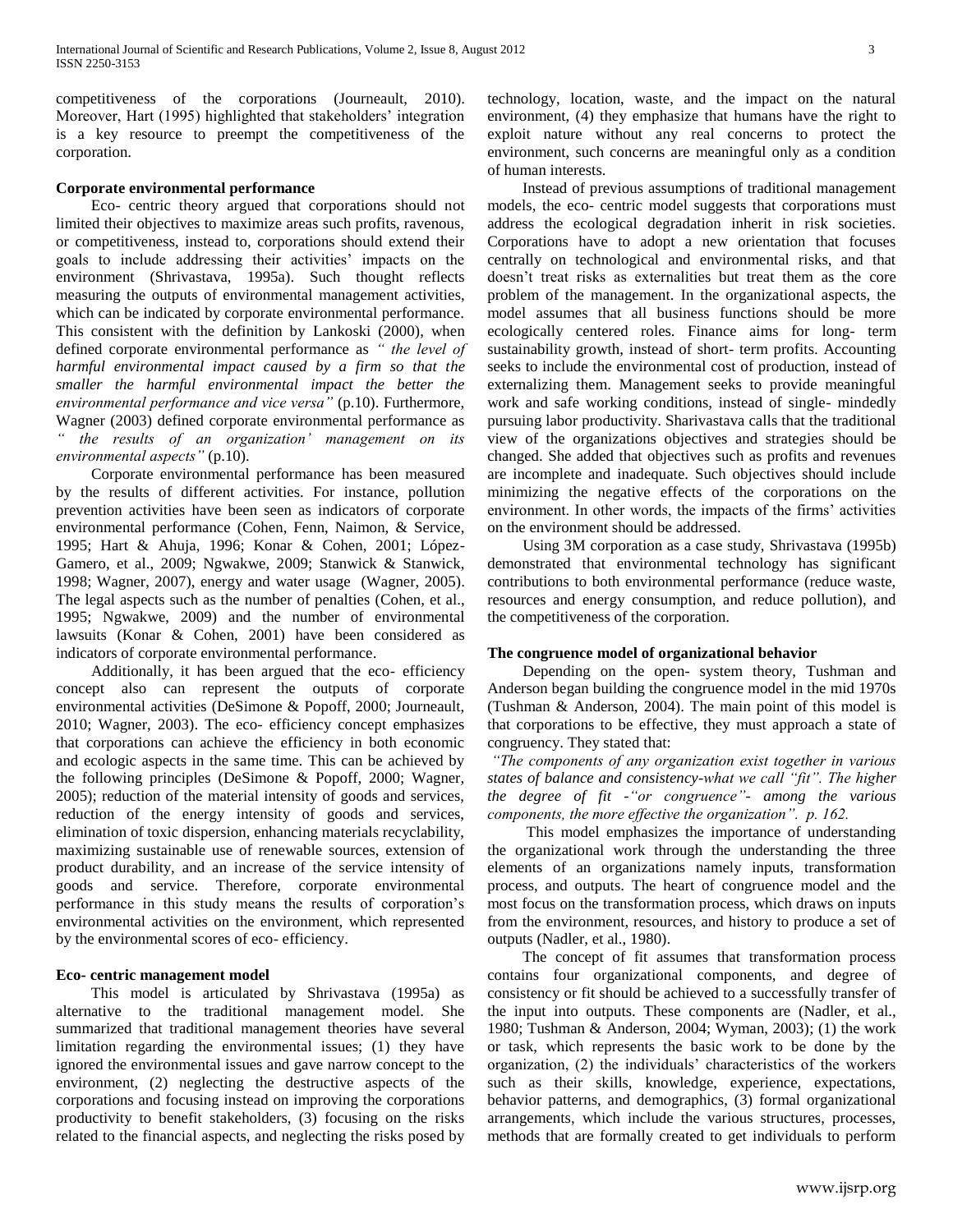tasks, (4) informal organization, which refer to the emerging arrangements including structures, processes, and relationships. For the purpose of enhancing the performance, different types of fit should be achieved between the previous four elements as follow: individual/ organization fit, individuals/ task fit, individual/ informal organization fit, task/organization fit, task/ informal organization fit, and organization/ informal fit.

Three type of fit are considered in this study:

**1.** The fit between individual (employees' involvements) and task (environmental performance)

 According to Tushman and Anderson (2004), this type of fit requires individual needs are met by the task, and that the individuals have the appropriate skills and abilities enable them to do their jobs. This can reflect the employees' involvements toward environmental issues, which identifies as the involvements of employees towards the environmental agenda laid down by top management for the improvements of corporate environmental performance (Baba, 2004). In the context of congruence model, the success to meet these involvements will lead to achieve the fit between employees' skills and abilities, the requirements required to perform the environmental activities, which resulted in enhancing the environmental performance.

**2.** The fit between formal organization (environmental management system, organizational competencies) and task (environmental performance)

 The congruence model assumed that, the organizational arrangement that able to meet the demands of work and motivate the behavior in consistent with the work, will enhance the fit between formal organization and the work and reflect in enhancing the performance (Nadler, et al., 1980; Tushman & Anderson, 2004; Wyman, 2003). Basing on this assumption, it can be accepted that the existence of environmental management system and addressing the environmental issues in the functional areas of the corporation will lead to improve the environmental performance.

**3.** The fit between informal organization (strategic planning process, stakeholder integration) and work (environmental performance).

 According to Tushman and Anderson (2004), this type of fit requires that informal organization structure should facilitate the task performance by meeting the demands of the task. In line with this thought, the consideration of environmental issues in the strategic process and allowing to the individual who response to environmental issues to participate in decision- making process will lead to improve environmental performance (Russo & Harrison, 2005).

 The non-integration between the environmental management aspects and strategic planning resulted in some types of disconnection, when the general management system is responsible for strategic and operations planning and environmental management is solely responsible for planning and implementing the environmental activities (Wagner, 2007). One way to reduce this disconnection is to use cross- functional approach, which emphasizes that to the extent that individuals

from each subunit provide important information, a decision process can be improved (Russo & Harrison, 2005).

 It has been argued that the cross-disciplinary coordination and integration can help the corporation in pollution prevention and thus improve its environmental performance (Russo & Fouts, 1997; Shrivastava, 1995a).

 Moreover, having informal relationships with different stakeholder might facilitate the environmental performance by meeting the demands of the task. The concept stakeholder integration refers to the ability of establishing a positive collaborative relationship with a wide variety of stakeholders (Plaza-Úbeda, de Burgos-Jiménez, & Carmona-Moreno, 2010; Rueda Manzanares, Aragón Correa, & Sharma, 2008; Sharma & Vredenburg, 1998). The ability of the corporation to manage its relationships with its stakeholders can be a determinant of the company success (Bayoud, et al., 2012). They added that having good relationships between the corporation and its stakeholders can effect positively on both the environmental and economic performance of the corporation.

## **Stakeholders' theory**

 Stakeholder theory was originally detailed by Freeman and Reed (1983). The idea of the theory is that corporations should be run in ways that are sustainable. In other words, companies should be accountability not only to shareholders but also to the broader set of stakeholders. Flak and Dertz (2005) pointed out that the stakeholder theory is a primarily management instrument; the attributes of power, urgency, and legitimacy of claims defining the corporations' stakeholders. The theory assumes that the corporation can enhance the interests of its stockholders without damaging the interests of its wider stakeholders. Therefore, it takes into account both groups; stockholders and stakeholders.

 In general, stakeholder theory can be classified into normative, instrumental, and descriptive approaches (Berman, Wicks, Kotha, & Jones, 1999; Donaldson & Preston, 1995; Freeman, 2010). The instrumental approach of the theory assumes that certain results will be gained if managers treated stakeholders in certain manner (Berman, et al., 1999). They added that corporations consider the stakeholder management as a toll to achieve the corporations' objectives, which can be profits, assure revenues,..etc. managing stakeholder interests can improve the overal performance of the corporation (Berman, et al., 1999; Berrone, Surroca, & Tribó, 2007; Céspedes-Lorente, Burgos-Jiménez, & Álvarez-Gil, 2003; Miles, Munilla, & Darroch, 2006). Therfore, this study relies on the assumption of the instrumental approach of stakeholder theory that the way corporation adopt to manage its stakeholders' interests helps the corporation avoid decisions that might promot stakeholders to undercut or thwart its objectives. It assumes that corporations operate in ways that minimize externalities, such as pollution emitted from industrial facilities (Horváthová, 2010).

 Basing the previous discussion of eco-centric, congruency, and stakeholders' theory, this paper hypothesizes positive relationships between each of corporate environmental activities mentioned above and corporate environmental performance as following: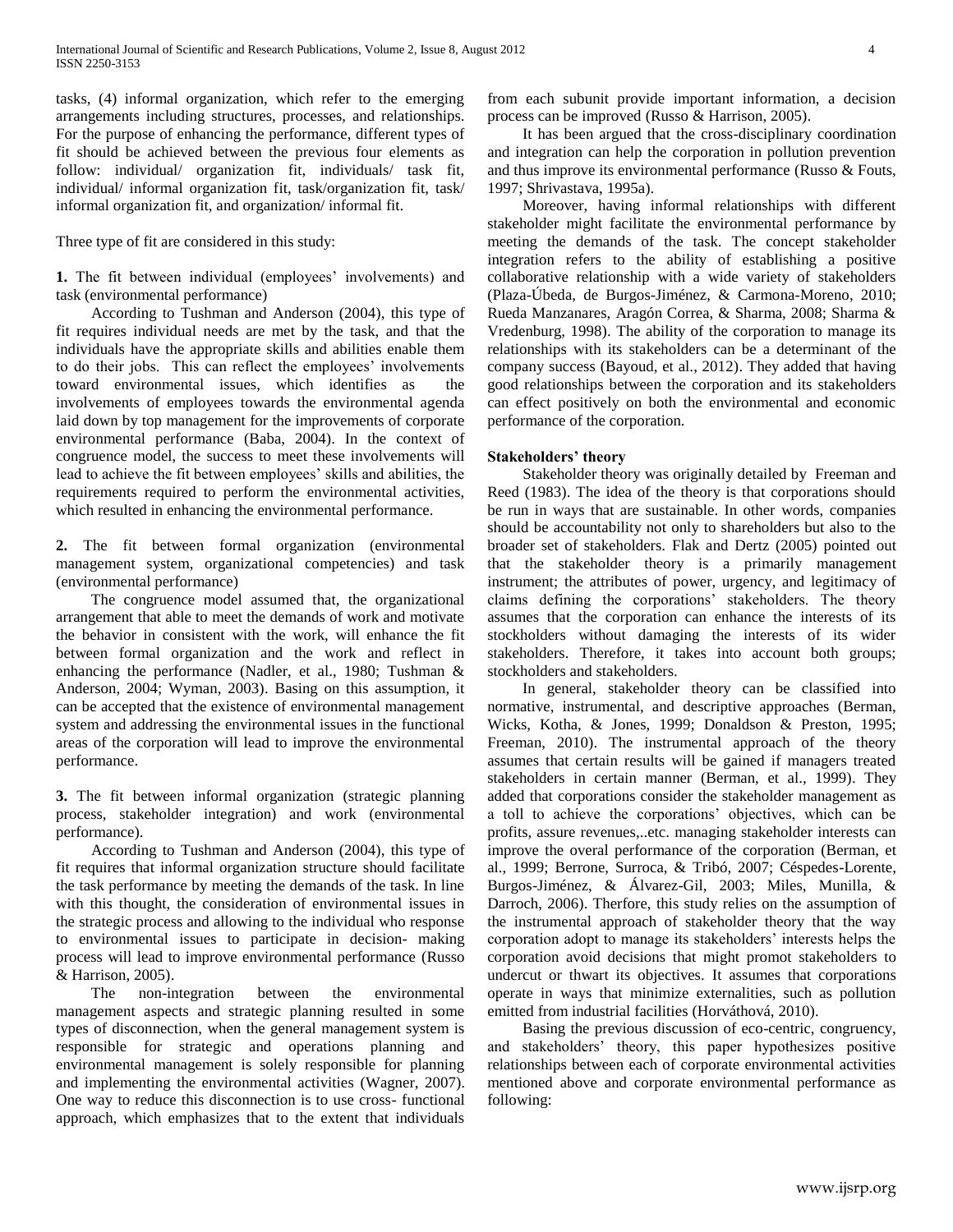H1: there is a positive relationship between green conventional competencies and corporate environmental performance **[eco-centric model]**

 H2: there is a positive relationship between employees' involvements towards environmental issues and corporate environmental performance **[congruence model, stakeholders' theory]**

 H3: there is a positive relationship between organizational competencies and corporate environmental performance **[ecocentric model, congruence model]**

 H4: there is a positive relationship between environmental management systems and corporate environmental performance **[congruence model]**

 H5: there is a positive relationship between strategic planning process and corporate environmental performance **[congruence model]**

 H6: there is a positive relationship between stakeholders' integration and corporate environmental performance **[congruence model, stakeholders' theory]**

## **2.6 Demographic factors**

 In addition to the above variables, several other demographic variables are used in the study because of their possible effects on the relationships mentioned in the conceptual framework. These variables are first of all, the corporation's size and its influence on the relationship between the corporate environmental performance and the competitive advantages since large corporations have greater possibility of engaging in corporate environmental activities as compared to smaller ones ( Ahmad & Mousa, 2010; Aragón-Correa, Hurtado-Torres, Sharma, & García-Morales, 2008; Delmas, 2001; Inoue & Lee, 2010; Russo & Fouts, 1997; Sharma, 2000). This can be due to the fact that the large corporations, regardless of their pollution level, often worry about their reputation. Therefore, they respond to the stakeholders' pressure more than smaller corporations (Aragón-Correa, et al., 2008; Turban & Greening, 1997). Additionally, it is noticeable that small domestic corporations in Libya are mainly family- owned and are not listed on the stock exchange. This to some extent reflect the perceived importance of stakeholders (Buysse & Verbeke, 2003). It is also true that large corporations pay a greater attention to international customers, suppliers, and rivals than small corporations. Therefore, this study uses size as a control variable. The number of employees as a proxy to a corporation's size has been widely accepted in related literature (Ahmed, Montagno, & Firenze, 1998; Baba, 2004; Delmas, 2001; López-Gamero, et al., 2009; Sarkis, et al., 2010; Wagner, 2007). Therefore, the number of employees represents size in this study.

 Secondly, in addition to size, the industry can play a critical role in the relationship between the corporate environmental activities and corporate performances. Ahmed, et al. (1998), concluded that industrial corporations seem to have higher concerns about the environment than those of in the service sector, and take greater effort in reducing their impacts on the environment. Such variability can also be between the corporations in the industrial sector. For instance, Nakao, et al. (2007) found that the relationship between corporate environmental performance and corporate performances depends on the type of industry. Moreover, the type of industry can be a

determinant of the importance of stakeholders (Gomez-Mejia, 2008), and the influence of corporation's capability on its competitive advantages (López-Gamero, et al., 2009). They added that different industries have different impacts on the environment. Additional, the type of industry has been used by several studies to be control of the relationship between corporate environmental issues and corporate performances (Cavaco & Crifo, 2010; Delmas, 2001; Gamero, et al., 2009; Konar & Cohen, 1997; Salama, 2005; Sarumpaet, 2006; Wagner, 2003). Therefore, the type of industry will be considered as a control variable in this study. To control the differences between industries, the study will include industry dummies as suggested by (Cavaco & Crifo, 2010; Wagner, 2003).

 Thirdly, since the corporations in Libya are classified into public and private corporations, therefore, it is important to control of the type of ownership. There are studies which consider the role of ownership in the relationship between corporate environmental issues and corporate performances (Earnhart & Lizal, 2006; Melnyk, et al., 2003; Wagner, 2007). Nevertheless, the role of ownership in such relationship is still inconsistent. While Wanger found no relationship between the nature of ownership and environmental or economic performances, scholars such as Earnhart & Lizal (2006), and Melnyk, et al. (2003) found that the nature of ownership plays a critical role in the relationship between corporate environmental issues and the overall performances of the corporations. For instance, Earnhart & Lizal(2006) concluded that the corporate environmental performance in state- ownership corporations is high when compared with other ownership types. They justified that by their assumptions about the goals of the private sector. Since profit maximization is the central goal of the private sector, therefore, these corporations might see the cost of environmental protection as a kind of loss. Consequently, they would reduce this cost by letting emission raise. Such results are consistent with Melnyk, et al. (2003). Based on these studies, this study considers the ownership as a control variable.

## III. METHODOLOGY

## **Data set**

 This study conducted in the Libyan industrial sector, which characterized by its importance of Libyan economic since it represents approximately 99% of Libyan exports and employs around 91892 employees (General Information Authority, 2007). However, this sector has a big and clear impact on the surrounding environment of the plants spread in different geographical areas in Libya. For instance, ELabbar (2008) noted that the locations of some industrial plants cause many environmental problems related to wastewater, and there is no treatment of most remnants resulted from the operations of these plants. Furthermore, the presence of basic industrial plants such as cement factories, oil refineries, and steel and iron factories has affected negatively on the environmental condition at the Libyan coast (Agreement, 2009). Moreover, Biltayib (2006) sited that Libyan oil companies are lack of requirements that enable them to be certified by ISO 14001, and the current environmental management systems only assist those companies to achieve only some standards. Additionally, Goodland (2008) notes that Libya suffers from water shortage. He added that approximately 95% of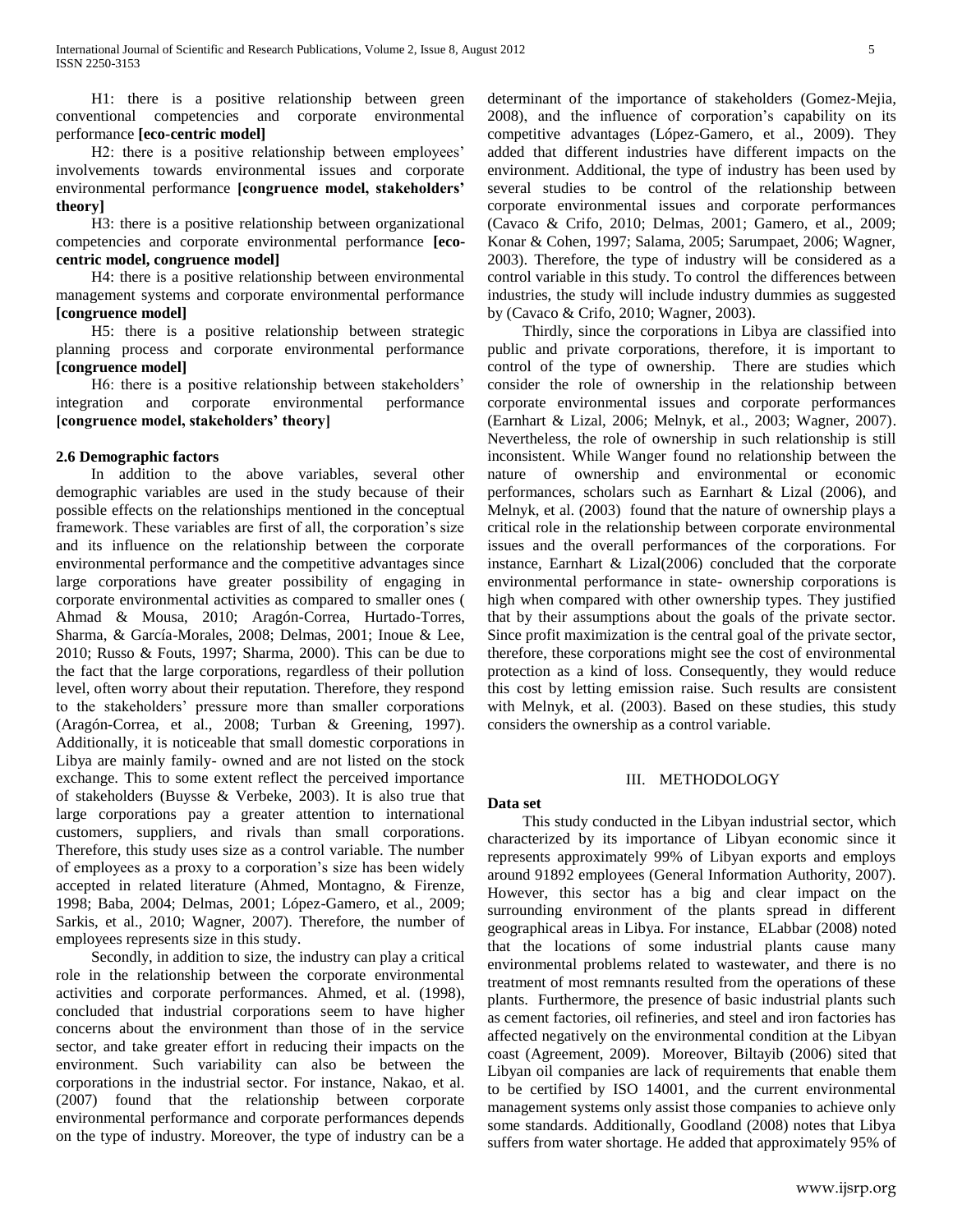the country receives only between 0 mm and 25 mm of rainfall per year, which put the country at serious situation with regard to water sustainability. Therefore, this study can benefit the Libyan corporation and enhance their concerns about the environmental impacts of their operation not only on the well- being, but also on their ability to achieve their corporations' objectives. The sample of study includes 270 industrial corporations operated in different industrial sectors.

#### **The instrument and measurements**

 The existence of public available data such as KLD, TRI, and other local databases has assistance many studies in the access of the data related to corporate environmental issues and the overall performance of the corporation (Inoue & Lee, 2010; King & Lenox, 2001; Salama, 2005; Sarkis & Cordeiro, 2001; Turban & Greening, 1997; Wagner, 2010; Watson, et al., 2004). However, in the absence of such databases, the self-perception of managers has been usually used to measure the corporate performance of the corporations in terms of their environmental and economic aspects (Christmann, 2000; López-Gamero, et al., 2009; Sharma, 2000; Sharma & Vredenburg, 1998; Wagner, 2007). In the case of Libya, this seems to be the only feasible approach because there is no publicly available data with regard to the environmental activities in Libya. Therefore, selfassessment questionnaire is used in this study to collect the data from Libyan industrial corporations.

 Conventional green competencies construct is measured on 13 items adopted from González-Benito and González-Benito (2005), it considers both the product and process-focused practices. The respondents are asked to range on the seven- point scale measurement the level of importance paid by their corporations to these activities. The scales are ranging from 1"not at all important", to 7 "very strong important". This instrument also has been used by several related studies (Aragon-Correa, 1998; Buysse & Verbeke, 2003; Sharma & Vredenburg, 1998).

 Using the same ranging scale, the study measures the remains environmental practices. Employees' involvements are measured basing on 12 items adopted from different sources (Baba, 2004; Figge, Hahn, Schaltegger, & Wagner, 2002; López-Gamero, et al., 2009; Sarkis & Cordeiro, 2001; Sharma & Vredenburg, 1998). Environmental management system is measured using 7 items included different related dimensions, which collected from previous related studies (Aragón-Correa, et al., 2008; Baba, 2004; Buysse & Verbeke, 2003; González-Benito & González-Benito, 2005; López-Gamero, et al., 2009; Sharma & Vredenburg, 1998). Organizational competencies are measured using 7 items adopted from Buysse and Verbeke (2003). The strategic planning process is measured using four items adopted from Buysse and Verbeke (2003), and Journeault (2010). Stakeholders' integration is measured using 12 items adopted from Plaza-Úbeda, et al. (2010)

 Corporate environmental performance is measured using 12 items represent the overall corporate environmental performance of the corporation, which have been used by several related studies (Journeault, 2010; Wagner, 2003), the respondents are asked to evaluate their corporate environmental performance based on a 7 point Likart scale ranging from 1= no reduction to 7 = very strong reduction.

 Finally, the size is measured by total number of employees, industry type is measured using classification includes 9 industrial sectors namely food and tobacco, textile, paper and publishing, energy, chemical, machines and equipments, electronic and electrical, transportation products, mineral products, the ownership is measured by classification the corporations into two types namely private and public owned corporations.

#### **Analysis**

 This study performs multiple regression analysis to test the effects of the six corporate environmental competencies on the corporate environmental performance. Additionally, hierarchal regression analysis is operated to control variables.

## IV. RESULTS

#### **Preliminary analysis and assumptions check**

 After assuring the reliability and validity of the questionnaire, 490 questionnaires have been mailed or delivered by hand in some cases to Libyan corporations in nine industrial sectors for the purpose of getting 270 respondents as a representative sample of the study. After using the reminders and telephone calls to follow- up the respondents, 164 questionnaires were returned, which represent a response rate of 33%. After screening the returned questionnaires, nine questionnaires appeared to be unusable because the proportion of unanswered question exceeds 10% (8 questions). This rule is suggested by Cavana, Delahaye, & Sekaran (2001), who notes that the general rule of eliminating a questionnaire is when the proportion of missing data exceeds 10% of the total response. At the end, 155 questionnaires considered to be useable returned questionnaires of this study, which represent a response rate of 31% of distributed questionnaires, and 57% of the sample of the study.

 The outliers test is conducted using SPSS (18) program to investigate the values of Mahalanobias distance (Hair, William, Barry, & Anderson, 2010; Stevens, 1984) , which resulted in values located between 38.465 and 98.782. Then, we compared these values with the critical value on Chi-square at 0.05. By doing so, the results indicated that all values are less than the critical value 101.879, which gives a clear indicator that each case is not significantly separated from the rest of data. using the same program, test of non-response bias is conducted, Armstrong & Overton (1977; Bluman, 2011; Hair, Money, Samouel, & Page, 2007) suggested using the *P* value to determine if there are any differences between two samples. The results of independent- samples T test show that the P value "2 tailed" is greater than 0.05 for all variables, which indicates that there is no enough evidence to accept that there is systematic differences between the early and late respondents.

 After checking the outliers and non- response bias issues, check has been conducted to identify wither assumptions of multiple regression (normality, linearity, and homoscedasticity) are meet (Bluman, 2011; Hair, Black, Babin, Anderson, & Tatham, 2006; Hair, William, Barry, & Anderson, 2010; Pallant, 2007). Normality is checked using two types of normality tests; histogram with normal curve, and skewness and kurtosis. Both tests proved that assumption of the normal distribution of data is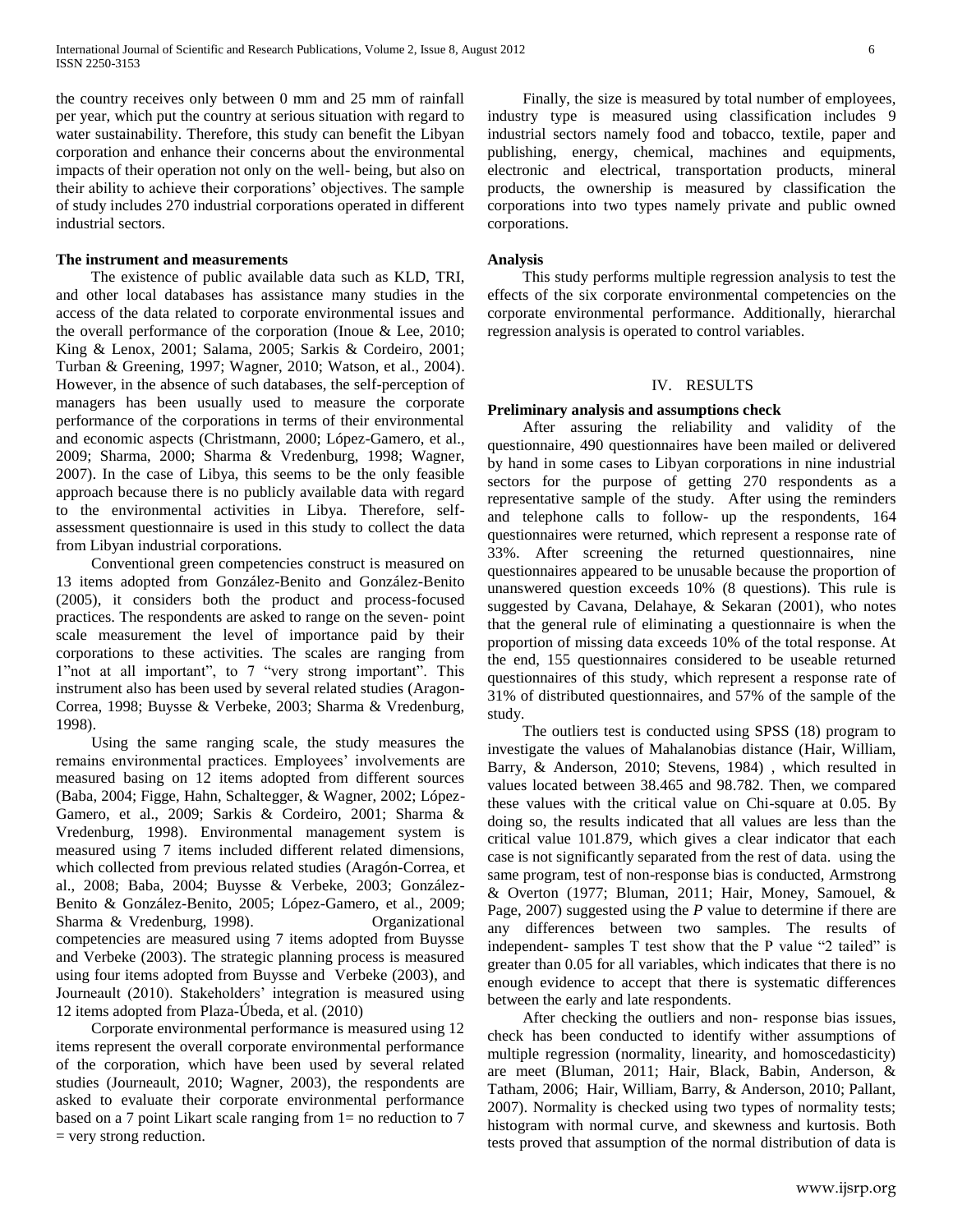met. Proceeding linearity is relied on Normal Probability Plot of the regression standardized residual, which has been suggested by several authors (Lattin, Carroll, & Green, 2003; Pallant, 2007), which showed that all the points lie in a reasonably straight diagonal line, therefore the assumption of normality is met and no major deviations from normality. Homoscedasticity is conducted using scatter plot, which suggested by several literature (Hair, et al., 2007; Hair, et al., 2010; Pallant, 2007). Conducting this test resulted that there is no existing of systematic pattern such as curvilinear, or the existence of the residuals in one side, which lead to accept that the assumption of homoscedasticity is met.

### **Correlation analysis**

 Conducting correlation analysis is based on Cohen's Guideline of Correlation Strength (Cohen, 1988). The analysis resulted that corporate environmental performance has positively significant but small correlations with each of green conventional competencies, environmental management systems, and stakeholders' integration. These relationships seem to be significantly at the 0.05 level for both green conventional competencies and environmental management systems, and significantly at the 0.01 level for stakeholders' integration. In the contrary, the relationships between corporate environmental performance and each of employees' involvements, strategic planning process, and organizational competencies seem to be negligible and there are not relationships between these constructs and corporate environmental performance.

### **Regression analysis**

 In this stage we consider the environmental competencies as independent variables, when corporate environmental performance represents the dependent variable, conducting the multiple regression analysis resulted in the table 1.

**Table 1 Results of Multiple Regressions between environmental competencies and corporate environmental performance Model Summary**

| Sig. F |
|--------|
| Change |
| .000   |
|        |
|        |
|        |

## a.Predictors: (Constant), SI, GCC, SP, OC, EMS, EI. b. Dependent Variable: CEP

 From the tables 1 we can examine the first three steps of the multiple regression of this model.

 **First,** Hair, et al. (2007) suggested that F can be considered statistically significant when its value does not exceed 0.05. Therefore, since the sig. F value in this model is .000 we can accept the assumption that the model is statistically significant and the sample unlikely to produce a large  $R^2$  when the population  $R^2$  is actually zero.

**Second,** determining the fit of model by using  $R^2$  resulted that approximately 0.21 of the variation in the dependent variable corporate environmental performance (CEP) is explained by the independent variables. We built this result based on the

recommendations of Hair, et al. (2010), who notes that  $R^2$ =0.20 can be found statistically significant with a power of 0.80 when the sample size is 100 and the number of the independent variables is 10 in the 0.05 significantly level. He added also that  $R^2$ =0.15 can be found statistically significant with a power of 0.80 when the sample size is 100 and the number of the independent variables is 10 in the 0.01 significantly level. Since the sample size of this study is 155 and number of independent variables is 6,  $R^2=0.21$  can be considered as statistically significant value and demonstrated the goodness of the model.

| ANOVA" |            |                |     |             |       |                     |  |  |  |  |
|--------|------------|----------------|-----|-------------|-------|---------------------|--|--|--|--|
| Model  |            | Sum of Squares | df  | Mean Square |       | Sig.                |  |  |  |  |
|        | Regression | 54.391         |     | 9.065       | 6.692 | $.000^{\mathrm{a}}$ |  |  |  |  |
|        | Residual   | 200.497        | 148 | 1.355       |       |                     |  |  |  |  |
|        | Total      | 254.888        | 54  |             |       |                     |  |  |  |  |

**ANOVA<sup>b</sup>**

a. Predictors: (Constant), SI, GCC, SP, OC, EMS, EI.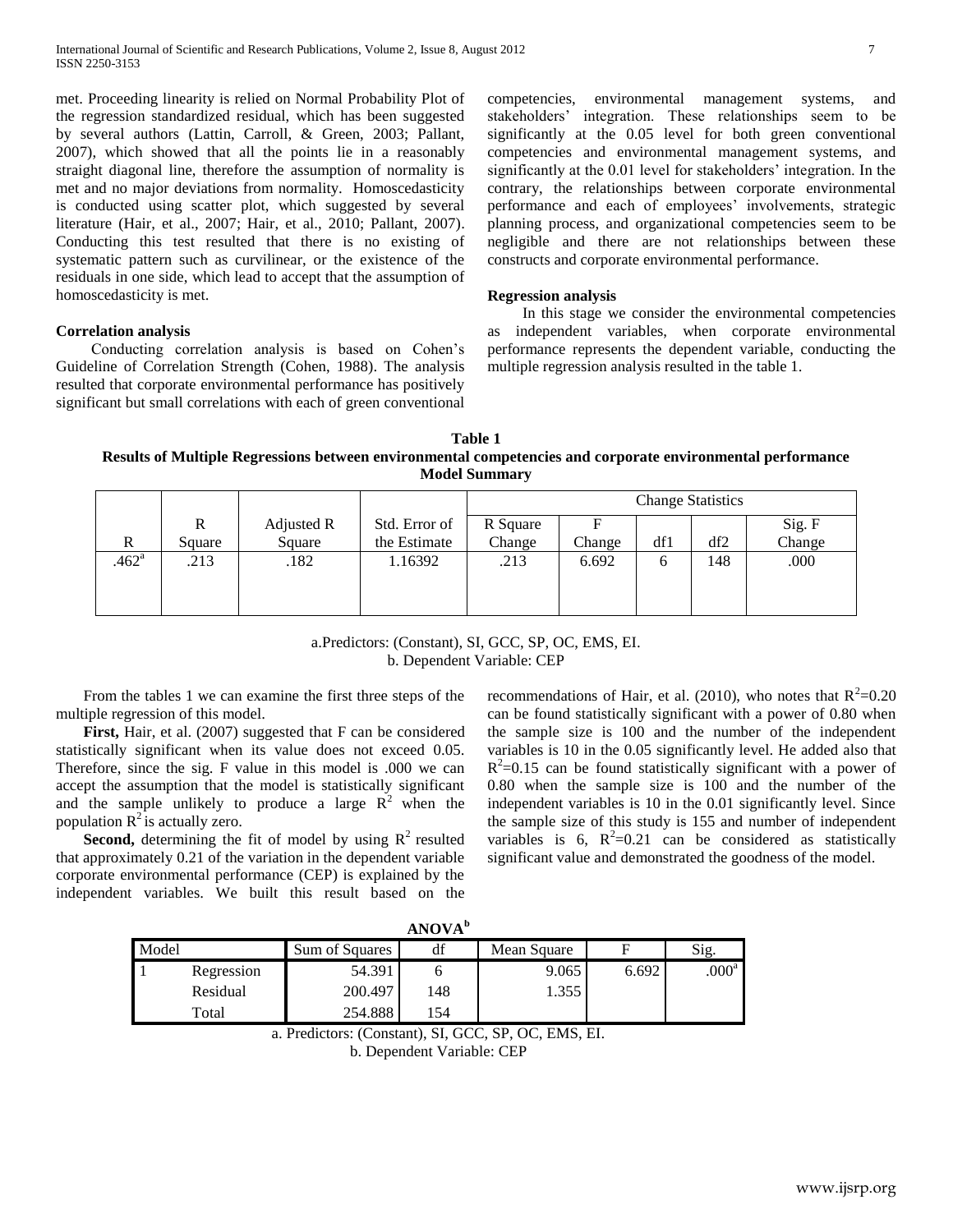|              | Coemcients |          |                             |                              |           |      |  |  |  |  |  |  |
|--------------|------------|----------|-----------------------------|------------------------------|-----------|------|--|--|--|--|--|--|
| Model        |            |          | Unstandardized Coefficients | Standardized<br>Coefficients |           |      |  |  |  |  |  |  |
|              |            | B        | Std. Error                  | Beta                         |           | Sig. |  |  |  |  |  |  |
| $\mathbf{1}$ | (Constant) | 2.998    | .388                        |                              | 7.721     | .000 |  |  |  |  |  |  |
|              | <b>GCC</b> | .331     | .092                        | .379                         | 3.603     | .000 |  |  |  |  |  |  |
|              | EI         | $-.190-$ | .096                        | $-.217-$                     | $-1.979-$ | .050 |  |  |  |  |  |  |
|              | <b>EMS</b> | .182     | .095                        | .210                         | 1.924     | .056 |  |  |  |  |  |  |
|              | OC         | $-.215-$ | .086                        | $-.266-$                     | $-2.501-$ | .013 |  |  |  |  |  |  |
|              | <b>SP</b>  | $-.040-$ | .081                        | $-.053-$                     | $-.498-$  | .619 |  |  |  |  |  |  |
|              | SI         | .225     | .083                        | .225                         | 2.712     | .007 |  |  |  |  |  |  |

**Coefficients**

a. Dependent Variable: CEP

 **Third,** Hair, et al. (2007) suggested using t- test to determine which independent variables have statistically significant coefficients. As shown in the coefficients table above, the significant independent variables are green conventional competencies with beta value of 0.379 and significant 0.000, then organizational competencies with beta value of 0.266 and significant 0.013, and finally stakeholders integration with beta value of 0.225 and significant 0.007. All these variables have significant contributions in explaining CEP. Therefore, all of H1, H3, and H6 are supported. In the contrary, all of employees' involvements, environmental management system and strategic planning process don't have statistically significant coefficients because their significantly values exceed 0.05. This leads to the fail to support each of H2, H4, and H5.

Additionally, hierarchal multiple regression analysis was used to assess the ability of corporate environmental competencies to affect corporate environmental performance, after controlling for size, industry type, and property. Using two blocks of variables, the results indicated that  $R^2$  change= 0.202, which indicated that even when the effect of control variables are statically controlled for, corporate environmental activities explain additional 20 per cent (0.202\*100) of the variance in corporate environmental performance. ANOVA test indicated that the model is significant [F  $(9, 145) = 8.705$ , p< 0.05].

#### V. DISCUSSION AND FINDINGS

#### **Overall findings**

 Basing on eco-centric model, congruence mode, and stakeholders theory, this study attempts to disaggregate the corporate environmental activities into six dimensions (green competencies, employees' involvements, environmental management systems and procedures, strategic planning processes, and stakeholders' integration) and examines the effects of each dimensions on corporate environmental performance.

While all corporate environmental activities were proposed to have positive influences on corporate environmental performance, the results revealed that some of these activities don't support the pre- propositions. This came in line the argument that different environmental activities may have different impacts on the environmental performance

(Christmann, 2000; González-Benito & González-Benito, 2005), and distinction should be made between the two concepts (Baba, 2004; López-Gamero, et al., 2009). The results indicated that green conventional competencies have positive effects on corporate environmental performance, which can be considered as an indicator to support the eco- centric model (Shrivastava, 1995a) and in consistence of the results of (Shrivastava, 1995b). Such result is also consistent with similar studies that considered green supply chain management (Eltayeb, Zailani, & Ramayah, 2011; Iraldo, et al., 2009; Lin, 2011; Zhu & Sarkis, 2004).

The second positive relationship is found to be between stakeholders' integration and corporate environmental performance. This gives a support of both stakeholder theory ( Freeman & Reed, 1983) and congruence model (Nadler, et al., 1980). The stakeholder theory assumes that organization should consider the interests of stakeholders when they operate. Moreover, the assumption of the instrumental approach of stakeholder theory that the way corporation adopt to manage its stakeholders' interests helps the corporation avoid decisions that might promot stakeholders to undercut or thwart its objectives. This result is in consistency with the previous literature that indicate enhancing the relationship between the corporation and its stakeholders will influence positively on its performance (Bayoud, et al., 2012; Vachon & Klassen, 2008). Regarding Libyan industries, this can be due to the emergence of the environmental law No 15 in 2003 that enhances the corporations' awareness about the environment (Ahmad & Mousa, 2010). One of the most attracted result by Ahmad and Mousa is that the disclosure of environmental information by the Libyan industrial corporations has enhanced 6 times between 2004 and 2010. The recent study provides another indicator the awareness of environmental issues regarding stakeholders is improved in Libya, which might led to improvements in their corporate environmental performance.

In addition to the previous positive relationships, the positive propositions of some environmental activities (employees' involvements, environmental management systems and procedures, organizational competencies, inclusion the environmental issues in the strategic planning process) are failed to be supported in this study.

For employees' involvements, the coefficients part in the table above shows that for each unit increase in the employees' involvements there is an expected decrease of 0.190 in corporate environmental performance. The relationship is negatively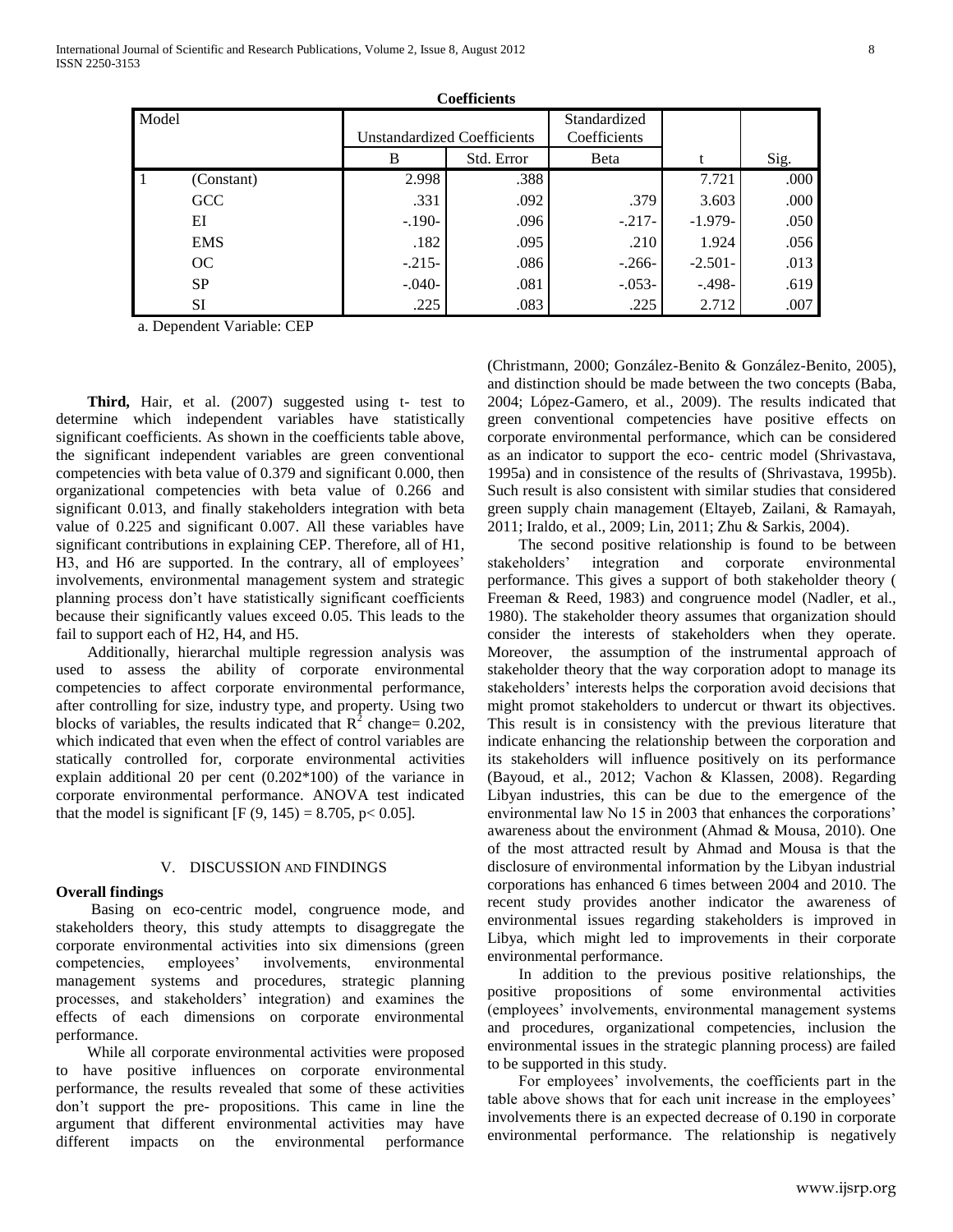directed. Moreover, testing the t-values  $(t= -1.979, p=.05)$ indicated that employees' involvements don't contribute to the improvements in corporate environmental performance. Although this result is inconsistence with the congruence and stakeholder theory, such result can be justified by the fact that an organization may have well- written policies concerning the involvement, and top management may even believe it is being practiced, but this policies and beliefs are meaningless until the individuals perceive them as something important to them or their presence in the corporation (Rashid, Wahid, & Saad, 2008). In other words, these involvements should be perceived by employees as something valuable and may affect the employee's job. Moreover, some previous studies have found that the issues related to employees are not always lead to improvements in corporate environmental performance. For instance, Baba (2004) came with similar findings and concluded that the improvements in employees' involvements didn't improve the corporate environmental performance of small and medium size Malaysian corporations. She added that employees might follow whatever policy lay down by the top management, and therefore, they do what they are asked to do, and not involving in the decision making process. Furthermore, study of Russo & Harrison (2005), could not support that there is a positive relationship between the environmental manager's salary and compensations related to environmental performance , and the reduction of emission. Additionally, Zhu and Sarkis (2004) found that environmental training of employees does not lead to improve corporate environmental performance.

In addition to employees' involvements, the results of a study failed to support that there is a positively significant relationship between environmental management systems and procedures and corporate environmental performance. such results inconsistence with congruence model (Nadler, et al., 1980) that assumes the fit between the organizational arrangement that able to meet the demands of work and motivate the behavior in consistent with the work, will enhance the fit between formal organization and the work and reflect in enhancing the performance . However, it came in line with some previous studies. For instance, Horváthová (2010) noted that environmental certification or the adoption of environmental policy is not necessary associated with better environmental performance. Moreover, Kamande (2011) having environmental management systems affect negatively on profits of Kenyan manufacturing firms. This is can be attributed to the reason beyond establishing such environmental systems. Corporation might establish environmental management system to comply with environmental regulation (compliance- based), instead of improve quality of service and efficiency (commitment- based) (Kamande, 2011). Watson, et al. (2004) argued that since the financial performance of EMS implementers and nonimplementers is not substantially different, the implementation of an EMS strategy produces zero benefit. Additionally, Wagner (2003) found that having EMS certification does not influence both the environmental and/or economic performance.

Therefore, this study justified the fail to find positive relationship between environmental management systems and corporate environmental performance by that Libyan corporations might adopt environmental management systems as a way to complain with environmental regulations, and that the cost associated with the implementation of such management system may does not encourage the Libyan industrial corporations to implement environmental management systems in more commitment- based approach to realize its benefits to the environmental performance of the corporation. Such explanation came in line with the result of Biltayib (2006), who sited that Libyan oil companies are lack of requirements that enable them to be certified by ISO 14001, and the current environmental management systems only assist those companies to achieve only some regulation standards. The time of implementation of environmental management system plays a main role in determining the benefits associated with such implementation ( the implementation may still newly in the first stage), therefore, these corporations might not have had the chance to full implantation of these systems, which in turn lead to don't realize the environmental benefits related with establishing such systems (Russo & Harrison, 2005).

Moreover, the relationship between organizational competences and corporate environmental performance seems to be unsupported. This result indicated that addressing the environmental consideration in the functional areas of the corporation will not enhance the environmental performance of the corporation. This result is failed to support the assumption of congruence provided by (Nadler, et al., 1980), which proposed that the organizational arrangement that able to meet the demands of work and motivate the behavior in consistent with the work, will enhance the fit between formal organization and the work and reflect in enhancing the performance . It also does not support the eco-centric theory provided by Shrivastava (1995a), which assumes that all business functions should be more ecologically centered roles. The same argument of environmental management system can be applied to the organizational competencies, since industrial sector in Libya is strongly influenced by government regulation, therefore, considering the environmental issues in the functional areas can be a reflect of environmental regulation and not for the purpose of reducing environmental impacts.

Additionally, this study failed to support that there is a positive relationship between addressing the environmental issues in the strategic planning process and corporate environmental performance. This lead to fail to support the assumption of informal organization/ work fit in the congruence model (Nadler, et al., 1980) . The results indicated that there is no significant relationship between strategic planning and corporate environmental performance because the significance =  $0.619$  ( $> 0.05$ ), which suggests that strategic planning process does not contribute to corporate environmental performance. However, this results came in line with the results of (Russo  $\&$ Harrison, 2005), who found that cross- functional coordination by integrating the environmental issues in the strategic planning process doesn't has any significant improvements in the environmental performance.

For all unsupported hypotheses, the study relies on the assumption provided by Poole and Van de Ven (1989) and stated by Sroufe, Melnyk, and Vastag (1998), that when the hypotheses failed to support the theory, one justification can be presented is that the paradox may reflect temporal differences. They added that firms in one stage of development behave differently from firms observed at another point in time or stage in development.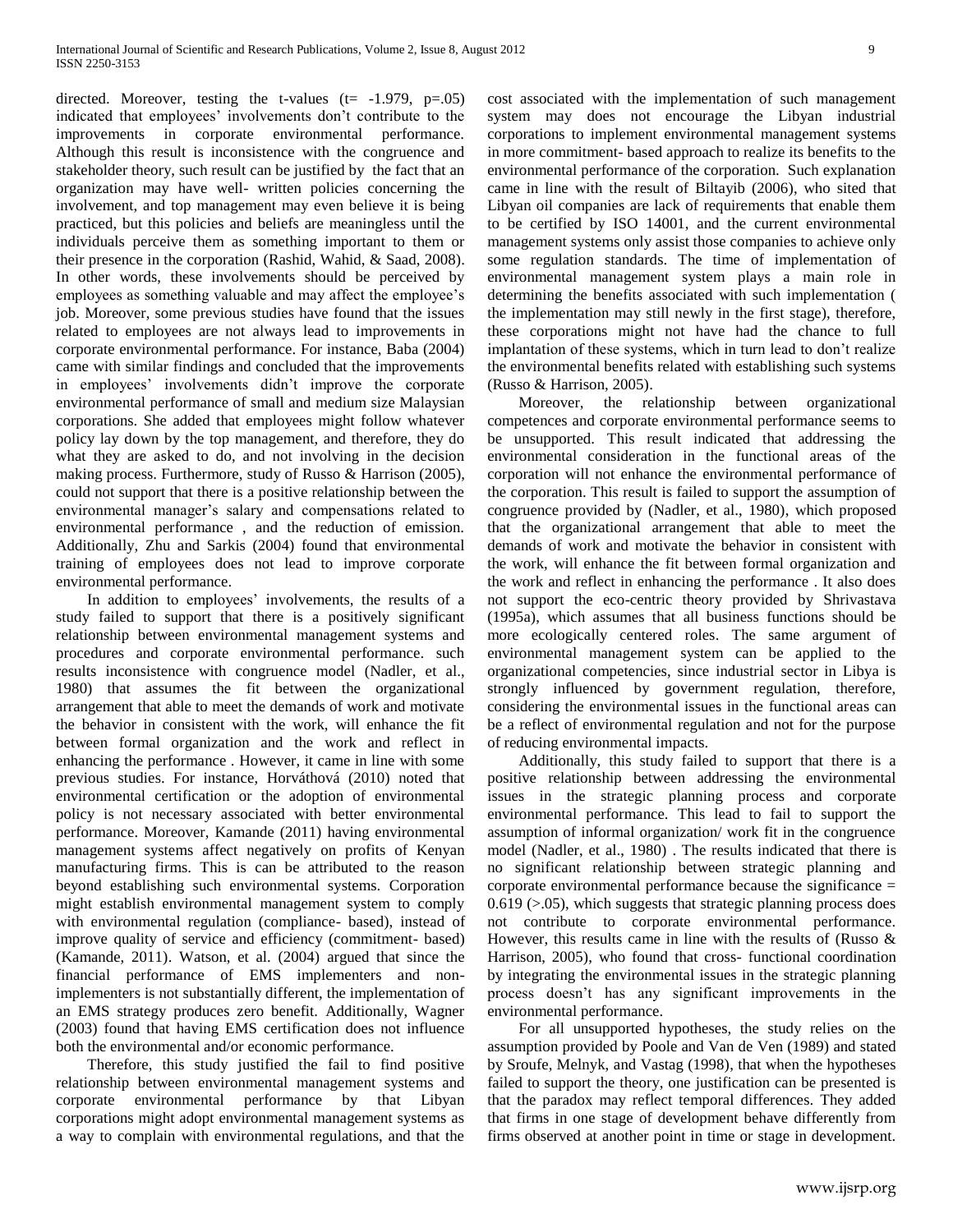This argument can be applied in the context of this study, since most environmental related studies have been conducted in countries with stage of development that considered being higher than the stage of the development in Libya, therefore, this could be one reason to the differences between the results of this study and the results of some related studies. Additionally, the country specific laws and regulations have been considered as other reasons to the conflict results of previous environmental related studies (Hart & Ahuja, 1996; Horváthová, 2010; Konar & Cohen, 2001). For instance, Horváthová (2010) found that the relationship between environmental issues and corporate performance seems to be positively in common low countries in more frequently form than civil law countries. This is justified by the fact that environmental regulations in common law countries are stronger than such regulations in civil law countries such as Libya.

#### VI. CONCLUSION AND LIMITATIONS

The relationship between the environmental issues and the performance has received considerable attention in previous studies. However, still there is no a strong agreement about this relationship. Such gap can be attributed to the lack of a clear theoretical framework to investigate the link between environmental and performance (López-Gamero, et al., 2009; McWilliams, Siegel, & Wright, 2006; Schaltegger & Synnestvedt, 2002). The recent study contributes to state explicitly and test the relationship between each practice of environmental issues and the overall output resulted in environmental performance. Although such relationships have been dealt with in spritely fashion, this study represents the whole picture which gives clear understanding of the relationship. The study demonstrated that different corporate environmental activities have different impacts on corporate environmental performance. When the relationship seems to be positively between each of green conventional commences and stakeholders' integration, and corporate environmental performance, such relationship couldn't supported for employees' involvements, organizational competencies, environmental management systems, and strategic planning processes. Such results may assess the industrial corporation by directing their efforts to specific areas when trying to improve their environmental performance. In line with the results, the most important areas are the process and production practices, and stakeholder integration.

Although the previous mentioned contributions of the study, several limitations should be mentioned. Firstly, since the study used self- reported questionnaire failed by managers in the sample of study, future study should be done using more direct objective measurements. Secondary, since the study conducted in Libya that considers as a developing country, so, caution should be taken when generalize the results of the study, and the results may be generalized only to similar environment and stage of development. Thirdly, as mentioned by previous studies (González-Benito & González-Benito, 2005; López-Gamero, et al., 2009), the environmental management activities are multidimensional nature, therefore, the implied approach may also be inadequate and may not fairly reflect a corporation's overall environmental activities.

With regard to congruence model, this study tested only three types of fit, therefore, more work has to be done regarding the applications of this model in empirical investigation. Finally, the path process of the relationship between environmental issues and performance might does not stop at corporate environmental performance; therefore, extra work has to be done with these issues. One example is linking this model to competitive advantages by investigating the relationships between environmental activities, corporate environmental performance, and competitiveness of the corporations.

#### ACKNOWLEDGMENT

 We would like to thank all participants at Libyan industrial corporations, and students at University Utara Malaysia. Our thanks go also to professor Ala. Alden, Professor Hartinne Ahmad, Dr. Sitti Norezam at School of Technology and Logistic Management for their helpful comments during conducting this study. Additionally, we would like to thank all staff at library of the university.

#### **REFERENCES**

- [1] Agreement, T. (2009). civil society dialogue meeting.
- [2] Ahmad, N. (2004). Corporate Environmental Disclosure in Libya: Evidence and Environmental Determinism Theory.
- [3] Ahmad, N. S. M., & Mousa, F. R. (2010). Corporate environmental disclosure in libya: A little improvement. World Journal of Enterprenuership, Management and Sustainable development, 6, 149-159.
- [4] Ahmed, N., Montagno, R., & Firenze, R. (1998). Organizational performance and environmental consciousness: an empirical study. Management Decision, 36(2), 57-62.
- [5] Anton, W. R. Q., Deltas, G., & Khanna, M. (2004). Incentives for environmental self-regulation and implications for environmental performance. Journal of Environmental Economics and Management, 48(1), 632-654.
- [6] Aragon-Correa, J. A. (1998). Strategic proactivity and firm approach to the natural environment. Academy of Management Journal, 41(5), 556-567.
- [7] Aragón-Correa, J. A., Hurtado-Torres, N., Sharma, S., & García-Morales, V. J. (2008). Environmental strategy and performance in small firms: A resource-based perspective. Journal of environmental management, 86(1), 88-103.
- [8] Armstrong, J. S., & Overton, T. S. (1977). Estimating nonresponse bias in mail surveys. Journal of marketing research, 396-402.
- [9] Baba, H. (2004). Corporate social responsibility and environmental performance of small-medium enterprises. University Utara Malaysia.
- [10] Balboa, M. (1973). United Nations Conference on the Human Environment. Women Lawyers Journal, 59, 26.
- [11] Bayoud, N., Kavanagh, M., & Slaugther, G. (2012). The Impact of Social and Environmental Disclosure on Financial Performance Further Evidence and Exploration from Libya.
- [12] Berman, S. L., Wicks, A. C., Kotha, S., & Jones, T. M. (1999). Does stakeholder orientation matter? The relationship between stakeholder management models and firm financial performance. Academy of Management Journal, 42(5), 488-506.
- [13] Berrone, P., Surroca, J., & Tribó, J. (2007). Corporate ethical identity as a determinant of firm performance: a test of the mediating role of stakeholder satisfaction. Journal of Business Ethics, 76(1), 35-53.
- [14] Biltayib, B. (2006). Oil production in Libya using an ISO 14001 environmental management system. Universitätsbibliothek der TU BAF.
- [15] Bluman, A. (2011). Just the FACTS101 E-Study Guide For: Elementary Statistics: A Step By Step Approach: Cram101.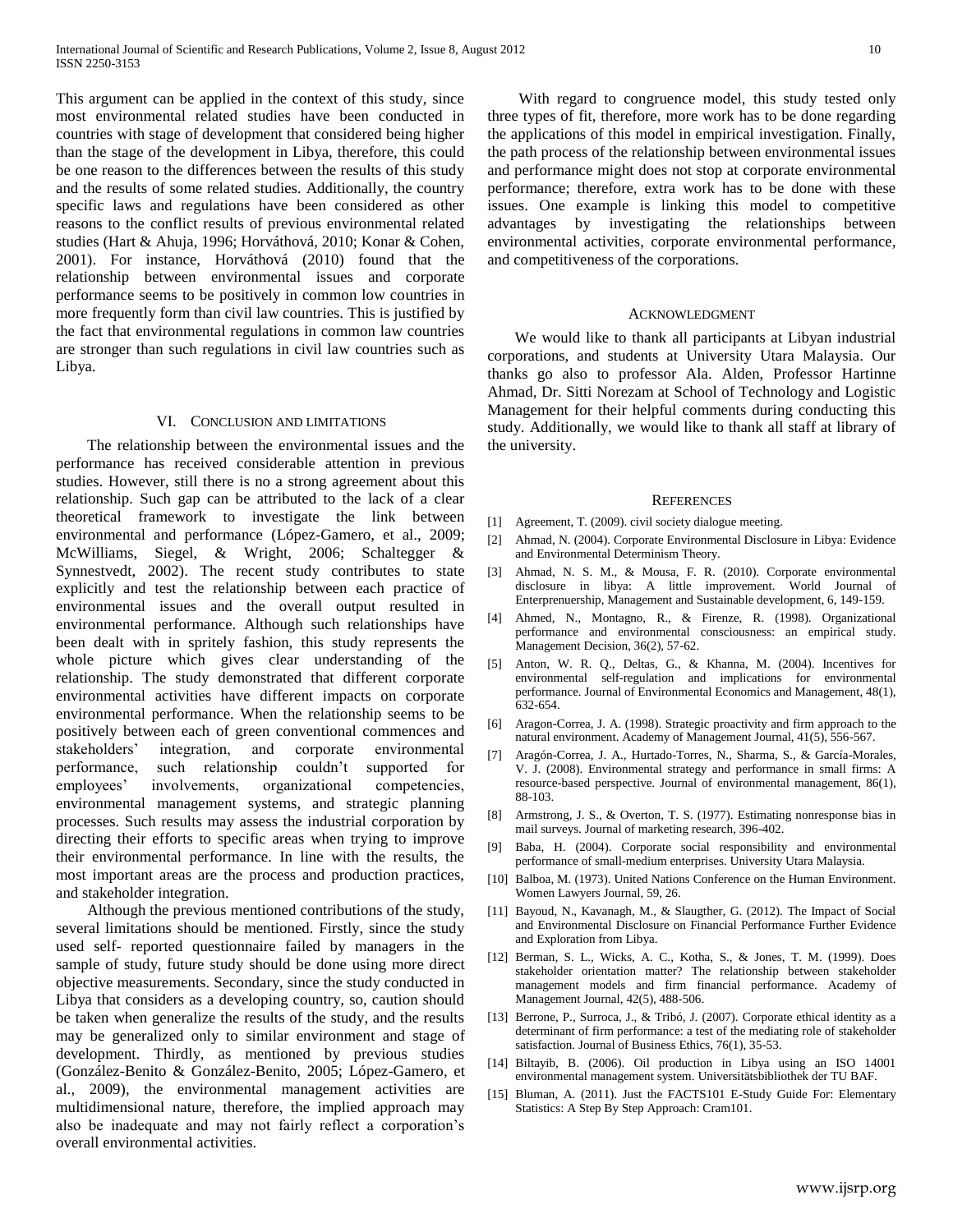- [16] Buysse, K., & Verbeke, A. (2003). Proactive environmental strategies: a stakeholder management perspective. Strategic Management Journal, 24(5), 453-470.
- [17] Cavaco, S., & Crifo, P. (2010). The CSR-Firm Performance Missing Link: Complementarity Between Environmental, Social and Business Behavior Criteria?
- [18] Cavana, R. Y., Delahaye, B. L., & Sekaran, U. (2001). Applied business research: Qualitative and quantitative methods: Wiley and Sons.
- [19] Céspedes-Lorente, J., Burgos-Jiménez, J., & Álvarez-Gil, M. (2003). Stakeholders' environmental influence. An empirical analysis in the Spanish hotel industry. Scandinavian Journal of Management, 19(3), 333-358.
- [20] Christmann, P. (2000). Effects of" best practices" of environmental management on cost advantage: The role of complementary assets. Academy of Management Journal, 43(4), 663-680.
- [21] Cohen, J. (1988). Statistical power analysis for the behavioral sciences: Lawrence Erlbaum.
- [22] Cohen, M., Fenn, S., Naimon, J., & Service, I. R. R. C. E. I. (1995). Environmental and financial performance: are they related? : Investor Responsibility Research Center, Washington, DC.
- [23] Daily, B. F., Bishop, J. W., & Steiner, R. (2011). The mediating role of EMS teamwork as it pertains to HR factors and perceived environmental performance. Journal of Applied Business Research (JABR), 23(1).
- [24] Delmas, M. (2001). Stakeholders and competitive advantage: the case of ISO 14001. Production and Operations Management, 10(3), 343-358.
- [25] DeSimone, L., & Popoff, F. (2000). Eco-efficiency: The business link to sustainable development: The MIT Press.
- [26] Donaldson, T., & Preston, L. E. (1995). The stakeholder theory of the corporation: Concepts, evidence, and implications. The Academy of Management Review, 20(1), 65-91.
- [27] Earnhart, D., & Lizal, L. (2006). Effects of ownership and financial performance on corporate environmental performance. Journal of Comparative Economics, 34(1), 111-129.
- [28] ELabbar, M. (2008). The Libyan experimental on the environmental impact assessment for desalination plants. Desalination, 220(1-3), 24-36.
- [29] Eltayeb, T. K., Zailani, S., & Ramayah, T. (2011). Green supply chain initiatives among certified companies in Malaysia and environmental sustainability: Investigating the outcomes. Resources, conservation and recycling, 55(5), 495-506.
- [30] Figge, F., Hahn, T., Schaltegger, S., & Wagner, M. (2002). The sustainability balanced scorecard–linking sustainability management to business strategy. Business strategy and the Environment, 11(5), 269-284.
- [31] Flak, L., & Dertz, W. (2005). Stakeholder theory and balanced scorecard to improve IS strategy development in public sector.
- [32] Freeman, R. (2010). Strategic management: A stakeholder approach: Cambridge Univ Pr.
- [33] Freeman, R., & Reed, D. (1983). Stockholders and Stakeholders: A New Perspective on Corporate Governance,«. California Management Review, 25, 88-106.
- [34] Gamero, L., Dolores, M., & Azorín, M. (2009). Environmental strategy and economic performance: the mediating role of competitive advantage and firm resources.
- [35] Gomez-Mejia, L. (2008). Strategic use of CSR as a signal for good management. Working Papers Economia.
- [36] González-Benito, J., & González-Benito, Ó. (2005). Environmental proactivity and business performance: an empirical analysis. Omega, 33(1), 1-15.
- [37] Hair, J., Black, W., Babin, B., Anderson, R., & Tatham, R. (2006). Multivariate Data Analysis Sixth Edition Pearson Education. New Jersey.
- [38] Hair, J. F., Money, A. H., Samouel, P., & Page, M. (2007). Research methods for business: Wiley Hoboken, NJ.
- [39] Hair, J. J., F. William, C. Barry, J & Anderson, E. . (2010). Multivariate data analysis: New Jersey, USA: Pearson Prentice Hall.
- [40] Hart, S. (1995). A natural-resource-based view of the firm. Academy of management review, 20(4), 986-1014.
- [41] Hart, S., & Ahuja, G. (1996). Does it pay to be green? An empirical examination of the relationship between emission reduction and firm performance. Business strategy and the Environment, 5(1), 30-37.
- [42] Horváthová, E. (2010). Does environmental performance affect financial performance? A meta-analysis. Ecological Economics.
- [43] Inoue, Y., & Lee, S. (2010). Effects of different dimensions of corporate social responsibility on corporate financial performance in tourism-related industries. Tourism Management.
- [44] Iraldo, F., Testa, F., & Frey, M. (2009). Is an environmental management system able to influence environmental and competitive performance? The case of the eco-management and audit scheme (EMAS) in the European union. Journal of Cleaner Production, 17(16), 1444-1452.
- [45] Journeault, M. (2010). The Influence Of Eco-Control On Environmental And Economic Performance: A Natural Resourcebased Approach.
- [46] Kamande, M. (2011). The Impact of Clean Production On The Performance Of Kenyan Manufacturing Firms. Unpublished PhD Thesis, University of Dar es Salaam, Tanzania.
- [47] King, A., & Lenox, M. (2001). Does It Really Pay to Be Green? An Empirical Study of Firm Environmental and Financial Performance: An Empirical Study of Firm Environmental and Financial Performance. Journal of Industrial Ecology, 5(1), 105-116.
- [48] Konar, S., & Cohen, M. (1997). Information As Regulation: The Effect of Community Right to Know Laws on Toxic Emissions\* 1. Journal of Environmental Economics and Management, 32(1), 109-124.
- [49] Konar, S., & Cohen, M. (2001). Does the market value environmental performance? Review of Economics and Statistics, 83(2), 281-289.
- [50] Lankoski, L. (2000). Determinants of environmental profit: An analysis of the firm-level relationship between environmental performance and economic performance. Helsinki University of Technology.
- [51] Lattin, J. M., Carroll, J. D., & Green, P. E. (2003). Analyzing multivariate data: Thomson Brooks/Cole Pacific Grove, CA.
- [52] Lin, R. J. (2011). Moderating effects of total quality environmental management on environmental performance. African Journal of Business Management, 5(20), 8088-8099.
- [53] López-Gamero, M., Molina-Azorín, J., & Claver-Cortés, E. (2009). The whole relationship between environmental variables and firm performance: Competitive advantage and firm resources as mediator variables. Journal of environmental management, 90(10), 3110-3121.
- [54] Margolis, J., & Walsh, J. (2003). Misery loves companies: Rethinking social initiatives by business. Administrative Science Quarterly, 48(2), 268- 305.
- [55] McWilliams, A., Siegel, D., & Wright, P. (2006). Corporate Social Responsibility: Strategic Implications\*. Journal of Management Studies, 43(1), 1-18.
- [56] Melnyk, S., Sroufe, R., & Calantone, R. (2003). Assessing the impact of environmental management systems on corporate and environmental performance. Journal of Operations Management, 21(3), 329-351.
- [57] Miles, M., Munilla, L., & Darroch, J. (2006). The role of strategic conversations with stakeholders in the formation of corporate social responsibility strategy. Journal of Business Ethics, 69(2), 195-205.
- [58] Nadler, D. A., Tushman, M., & Hatvany, N. (1980). Managing Organizations: Little Brown.
- [59] Nakao, Y., Nakano, M., Amano, A., Kokubu, K., Matsumura, K., & Gemba, K. (2007). Corporate environmental and financial performances and the effects of information-based instruments of environmental policy in Japan. International Journal of Environment and Sustainable Development, 6(1), 95-112.
- [60] Ngwakwe, C. (2009). Environmental responsibility and firm performance: evidence from Nigeria. International Journal of Humanities and Social Sciences, 3, 97-104.
- [61] Orlitzky, M., Schmidt, F., & Rynes, S. (2003). Corporate social and financial performance: A meta-analysis. Studies, 24(3), 403-441.
- [62] Pallant, J. (2007). SPSS survival manual.
- [63] Plaza-Úbeda, J., de Burgos-Jiménez, J., & Carmona-Moreno, E. (2010). Measuring Stakeholder Integration: Knowledge, Interaction and Adaptational Behavior Dimensions. Journal of Business Ethics, 93(3), 419- 442.
- [64] Polonsky, M., & Wood, G. (2001). Can the overcommercialization of cause-related marketing harm society? Journal of Macromarketing, 21(1), 8.
- [65] Poole, M. S., & Van de Ven, A. H. (1989). Using paradox to build management and organization theories. Academy of management review, 562-578.